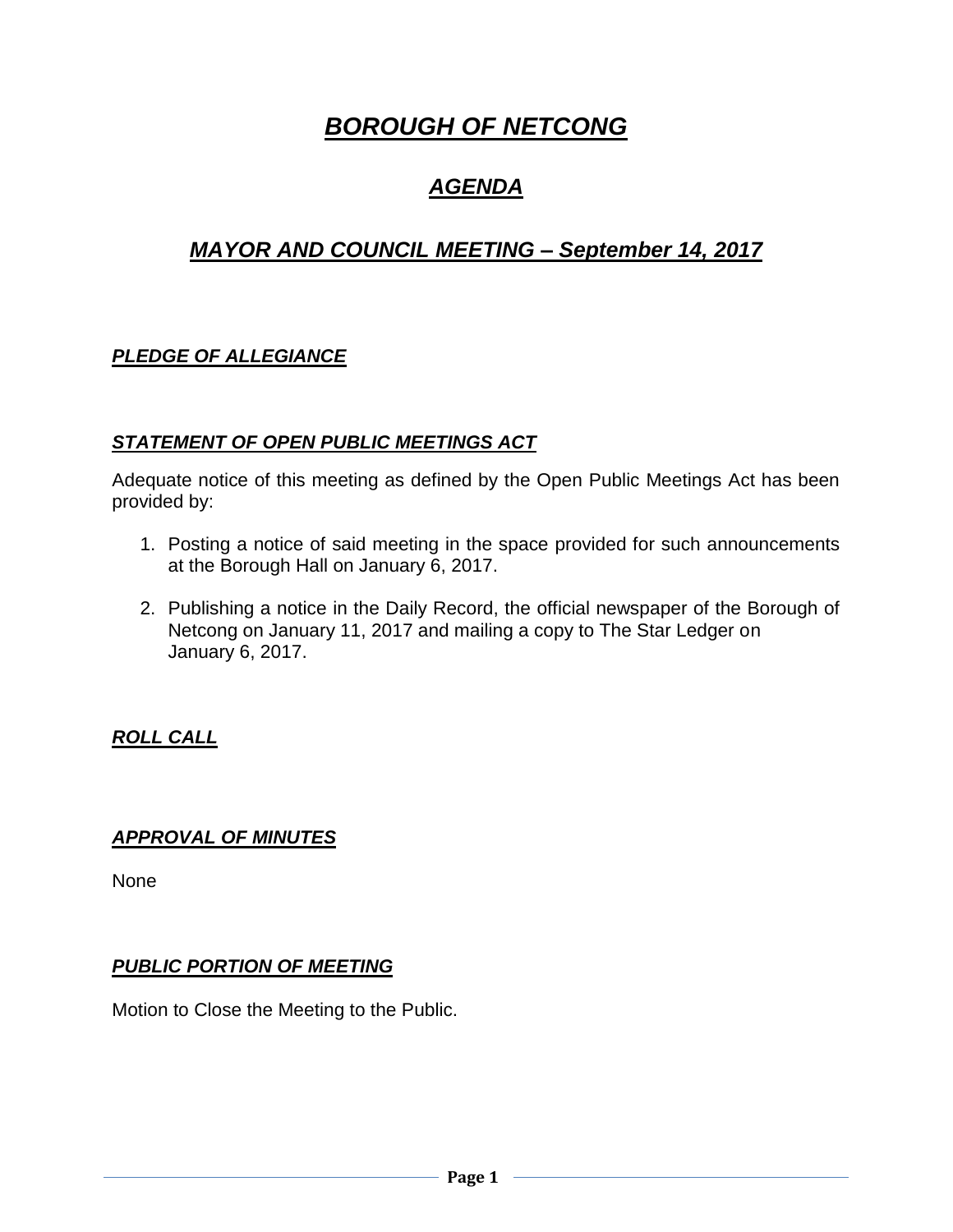## *ORDINANCE ADOPTIONS*

*1.* Bond Ordinance 2017-8*-* BOND ORDINANCE TO AUTHORIZE THE ACQUISITION OF A NEW QUINT FIRE ENGINE, INCLUDING ORIGINAL APPARATUS AND EQUIPMENT, IN, BY AND FOR THE BOROUGH OF NETCONG, IN THE COUNTY OF MORRIS, STATE OF NEW JERSEY, TO APPROPRIATE THE SUM OF \$1,000,000 TO PAY THE COST THEREOF, TO MAKE A DOWN PAYMENT, TO AUTHORIZE THE ISSUANCE OF BONDS TO FINANCE SUCH APPROPRIATION AND TO PROVIDE FOR THE ISSUANCE OF BOND ANTICIPATION NOTES IN ANTICIPATION OF THE ISSUANCE OF SUCH BONDS.

Motion to Read Bond Ordinance 2017-8 by Title Only on Second Reading and a Hearing Held Thereon

Motion to Close Public Hearing.

Motion to Adopt Bond Ordinance #2017-8

#### *CORRESPONDENCE*

None

## *BOROUGH ADMINISTRATOR REPORT*

None

## *COMMITTEE REPORTS*

| Finance & Insurance:                                                        | E. Still     | J. Sylvester |  |  |
|-----------------------------------------------------------------------------|--------------|--------------|--|--|
| Economic Development:                                                       | R. Hathaway  | E. Still     |  |  |
| <b>Public Safety:</b><br>(Police, Fire, Rescue)                             | J. Sylvester | E. Koster    |  |  |
| Letter from Netcong Police Department - Commendation - Patrolman<br>Janoski |              |              |  |  |

| Dept. of Public    |           |             |
|--------------------|-----------|-------------|
| Works & Utilities: | E. Koster | R. Hathaway |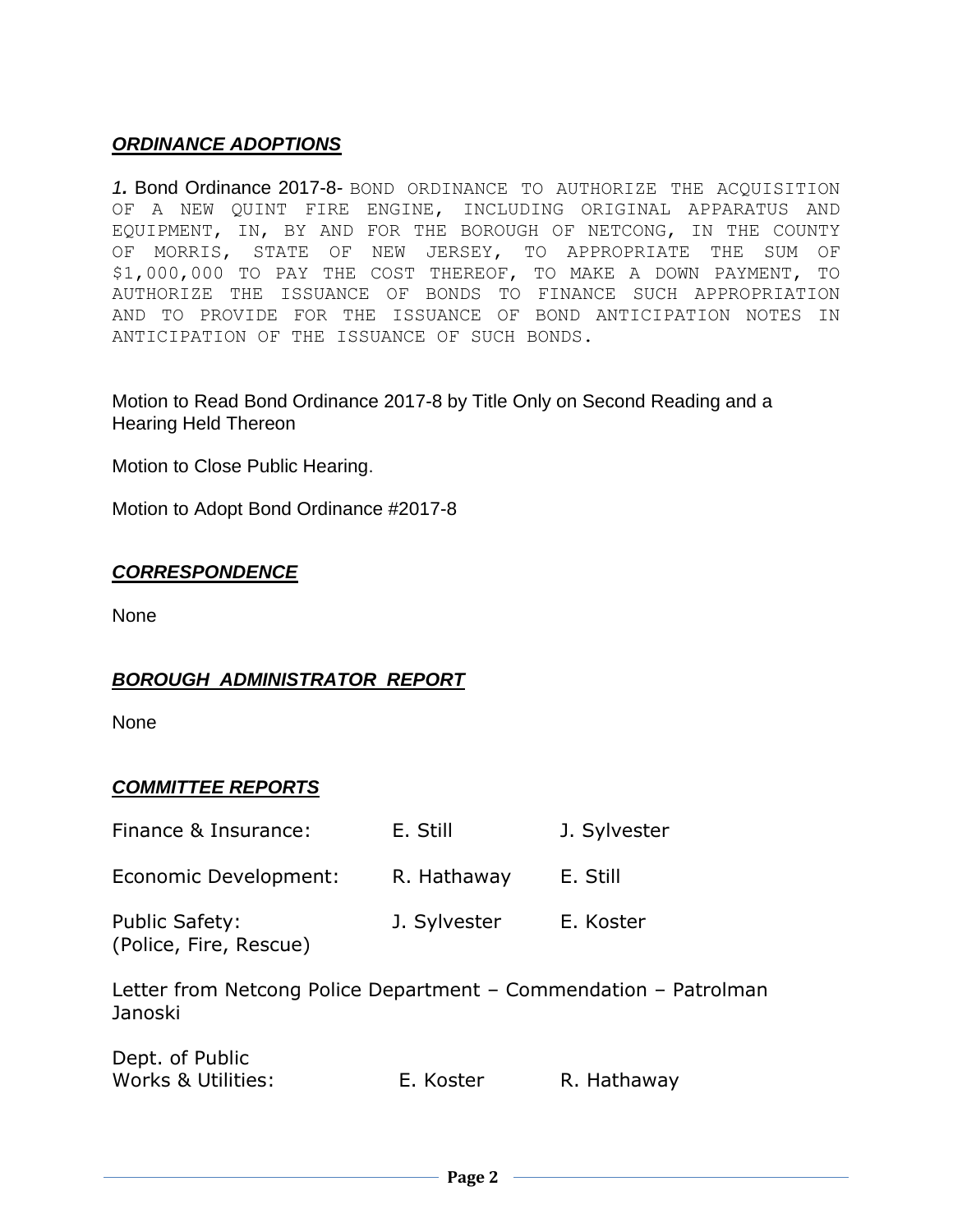| Recreation:                                                     | J. Albensi | T. Laureys |
|-----------------------------------------------------------------|------------|------------|
| <b>Public Services:</b><br>(Human Services<br>Recycling & Solid | T. Laureys | J. Albensi |
| <b>Waste Disposal</b>                                           |            |            |

#### *OLD BUSINESS*

1. Letter from Morris County Board of Taxation – Potential Revaluation Timeline

#### *NEW BUSINESS*

1. Social Affair Permit – St. Cesario Society – Beefsteak at Knights of Columbus

## *PRIVILEGE OF THE FLOOR TO THE COUNCIL*

#### *MAYOR'S COMMENTS*

#### *RESOLUTIONS*

**1. Resolution 2017-97-** For Renewal of Membership in the Morris County Municipal Joint Insurance Fund

**2. Resolution 2017- 98** – Authorizing the Award of A Lease/Purchase Financing Agreement with the Option to Purchase a New Police Vehicle at the Rate of 2.950%

**3. Resolution 2017-99 -** Authorizing the Purchase of a 2018 Police Vehicle From \_\_\_\_\_\_\_\_\_\_\_\_\_\_\_\_\_Under New Jersey State Contract No. 3A88729 (T2776)